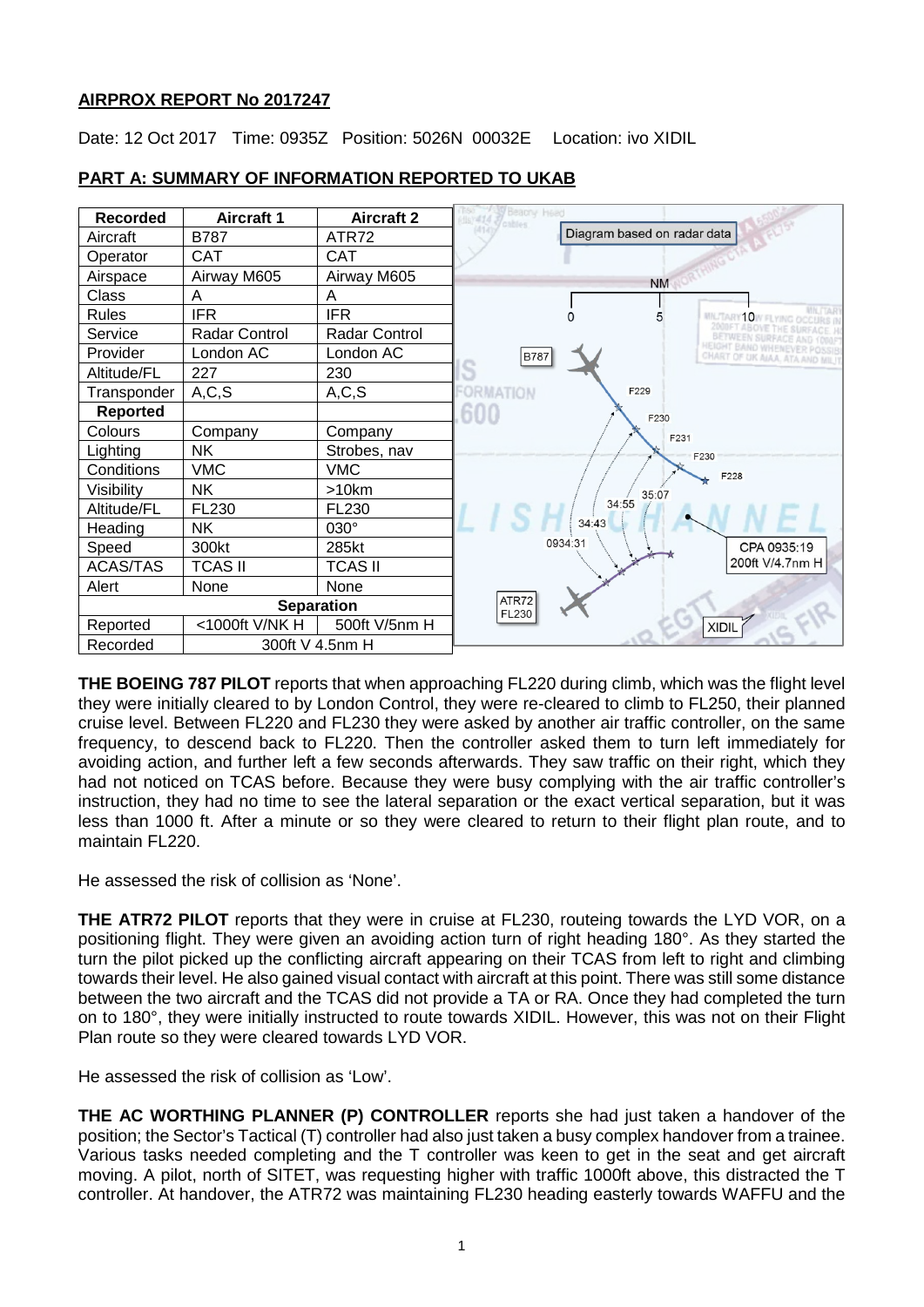B787 was maintaining FL220 (requesting FL250) heading southerly towards XIDIL. The T controller climbed the B787 pilot to FL250 and then on immediately noticing the conflict, in the next transmission instructed the pilot to maintain FL220. The aircraft by this point was showing FL221 and the B787 pilot did not read back the instruction immediately. The T controller repeated the instruction to descend and maintain FL220 and also turned the aircraft left heading 125° (possibly in the same transmission), the Mode C on the B787 went up to FL230. At this point, avoiding action was given to both aircraft numerous times and she believed separation showed around 4nm on the Separation Monitor.

**THE AC WORTHING SECTOR OFF-GOING T CONTROLLER** reports he was acting as OJTI on Sectors S18/19/20/21/22 in the Tactical position. The trainee had been training since March. The traffic was under control but the trainee had fallen behind. It was a good learning situation and he was happy to let the trainee continue. When the point came to handover, he was closely monitoring the traffic situation, and could hear the handover commence. He was aware that the oncoming controller had been monitoring the frequency and watching the radar for a number of minutes. Traffic kept on interrupting the handover process, and he then heard the on-coming controller state that he had the traffic. His trainee asked the on-coming controller for confirmation that he had control, and the oncoming controller reaffirmed he was in control.

**THE AC WORTHING SECTOR ON-COMING T CONTROLLER** reports that, having just taken over, he made the decision to climb the B787 pilot to FL250 from FL220 and to resume his own navigation to XIDIL. As he did so he became aware that this was not necessarily going to achieve separation against the ATR72, which was maintaining FL230 on a crossing track. He turned the B787 pilot left heading 125° to try to improve the situation and, in the next transmission, he stopped off and then descended the B787 pilot back down to FL220. Upon further assessment as the B787 pilot appeared not to be stopping or descending, he took the decision to provide avoiding action to both pilots, doing so twice to each. He felt that he did not take a fully comprehensive handover and was not fully aware of the relative positions and levels of all aircraft in his sector but felt an urgency to take over the sector from the incumbent Trainee and Mentor. He was initially focused on getting another pilot a climb clearance because he had been held down under crossing traffic and his first received transmission was from its pilot requesting climb.

## **Factual Background**

The minimum separation required between the two aircraft was 5nm horizontal or 1000ft vertical.

## **Analysis and Investigation**

## **CAA ATSI**

 $\overline{\phantom{a}}$ 

ATSI had access to reports from both pilots and two of the three controllers involved<sup>[1](#page-1-0)</sup>. The area radar and R/T recordings for the period were reviewed. ATSI also received a copy of the unit investigation report. Screenshots in the report are taken from the area radar. All times UTC. The B787 was an IFR flight from London Heathrow, receiving a Radar Control Service from the Worthing Sector controller at the London Area Control Centre. The ATR72 was an IFR flight from Jersey, also receiving a Radar Control Service from the Worthing Sector controller.

At 0918:25, the ATR72 pilot contacted London Control in the climb to FL220 on their own navigation in accordance with their flight planned routing. The controller cleared the aircraft to climb to FL230 at 0921:40 and, at 0926:40, instructed the pilot to fly a heading of 040°.

At 0927:40, the B787 pilot contacted London Control in the climb to FL170, also on their own navigation in accordance with their flight planned routing. The controller cleared the aircraft to climb to FL180 and, at 0930:20, instructed the pilot to fly a heading of 140°.

<span id="page-1-0"></span><sup>&</sup>lt;sup>1</sup> No report was received from the trainee controller.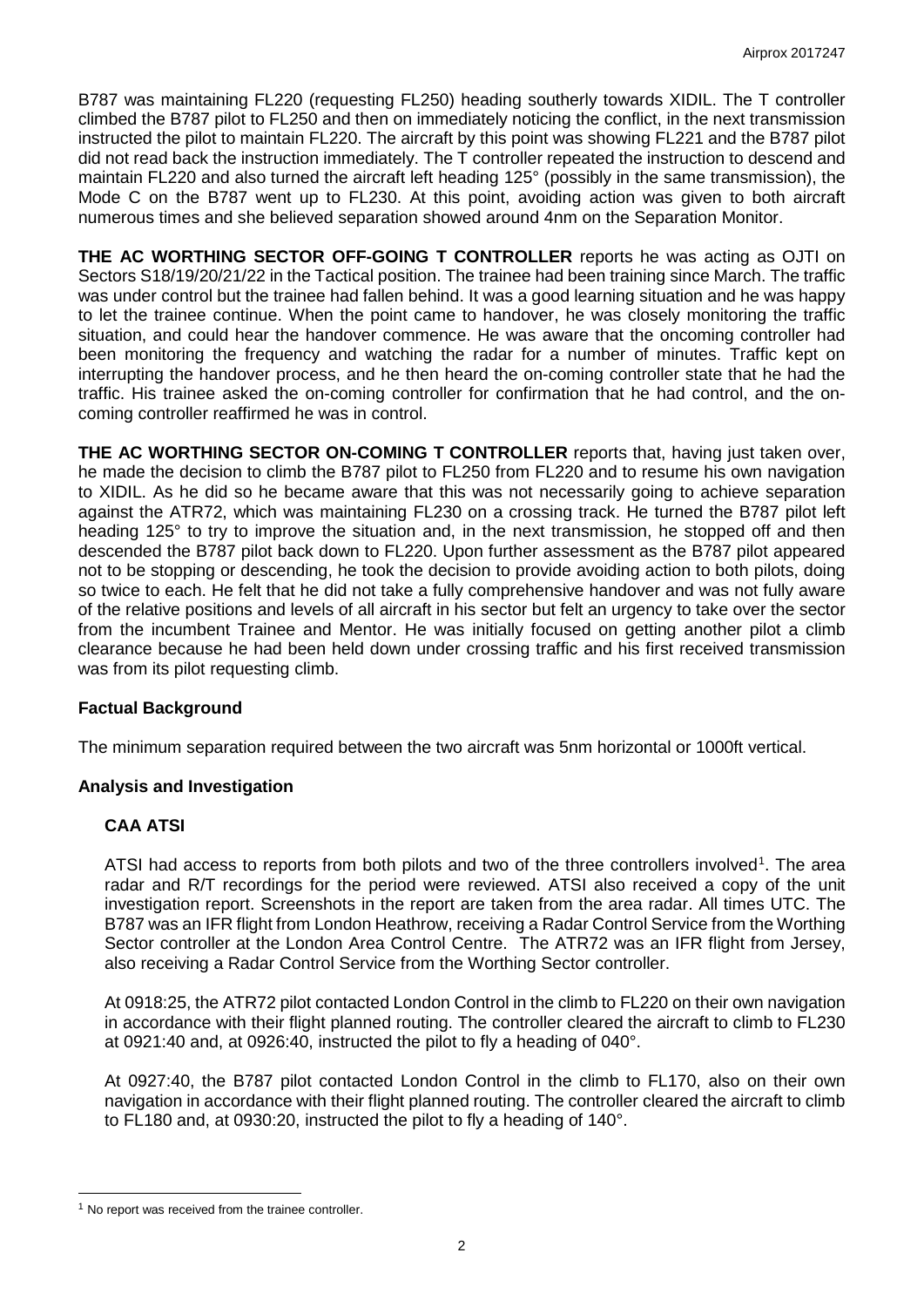At 0931:20, the controller instructed the B787 pilot to turn left onto heading 135° and cleared him to climb to FL200.



At 0932:00, the controller cleared the B787 pilot to climb to FL220 (Figure 1).

Figure 1 – 0932:00.

At 0933:00, there was a change of controller.

At 0933:40, the new controller cleared the B787 pilot to resume their own navigation to a reporting point on the London/Paris FIR boundary, and to climb to FL250 (Figure 2).



Figure 2 – 0933:40 (ATR72 17nm S of B787).

Almost immediately following this, at 0933:51, the controller instructed the B787 pilot to fly a heading of 125°, and repeated the instruction to climb to FL250. This was not read back by the pilot, likely because the controller had stepped on the end of the B787 pilot's previous read back, and so the beginning of the controller's transmission (the B787's callsign) was blocked.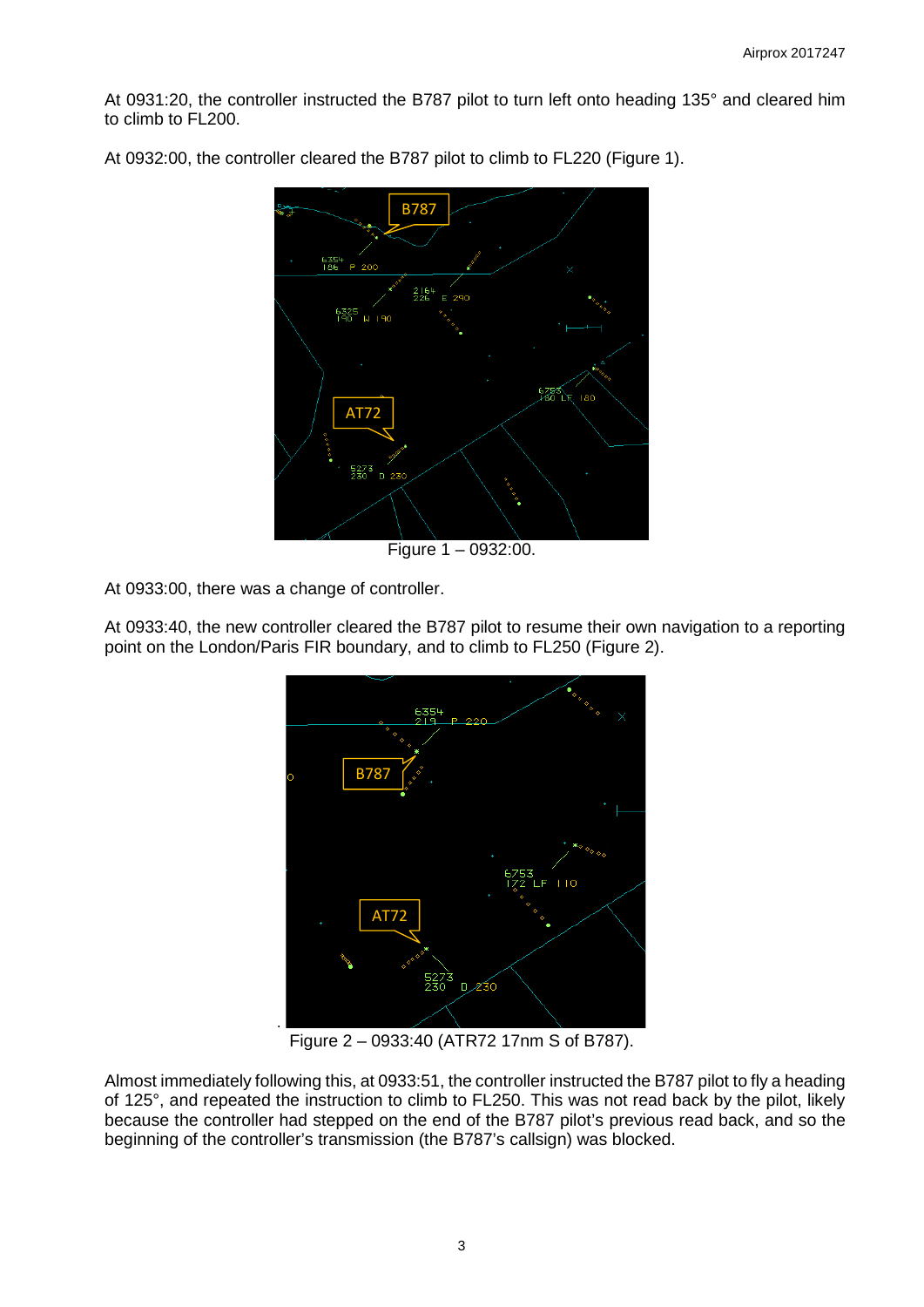The controller then, at 0934:00, (Figure 3), transmitted: *"In fact [C/S] maintain two two zero my apologies descend to maintain flight level two two zero".*



Figure 3 – 0934:00 (15nm apart). Figure 4 – 0934:30.

The pilot of the B787 did not reply, and so the controller repeated the instruction to descend to FL220 which was then read back by the pilot.

At 0934:18, the controller instructed the B787 pilot to turn left heading 125°, and then, at 0934:30, (Figure 4), went on to issue an avoiding action instruction: *"[C/S] avoiding action turn left heading one zero five"*

The pilot of the B787 read back the instruction, and at 0934:42, (Figure 5), the controller issued an avoiding action instruction to the ATR72 pilot: *"[wrong C/S prefix – stops] [C/S suffix] avoiding action, turn right heading one six zero degrees".*

Despite the controller having used the wrong callsign prefix, and then repeating with the suffix only, the pilot of the ATR72 picked up the instruction and read it back correctly.

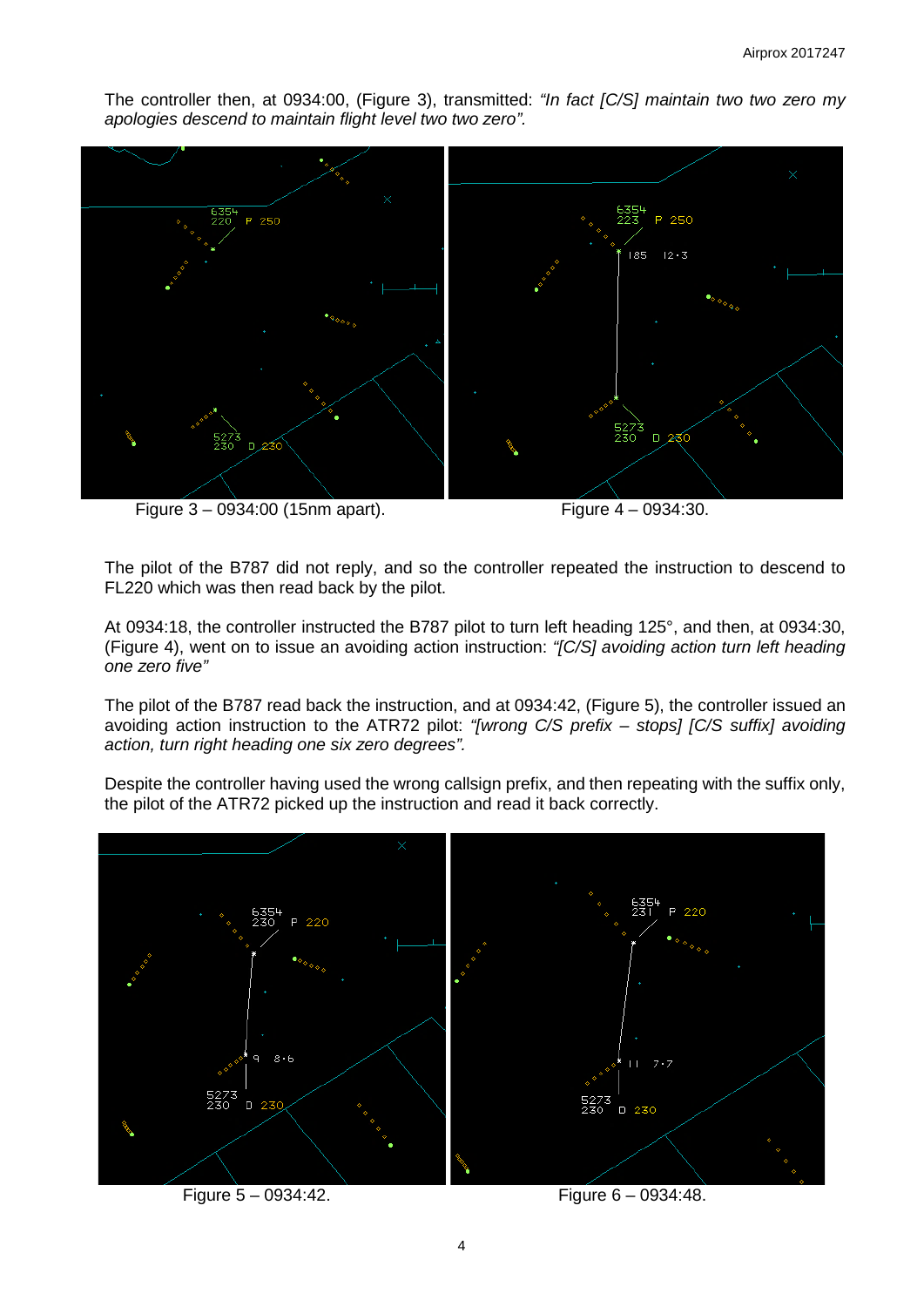At 0934:48 the controller again repeated the instruction to the B787 pilot to descend to FL220 which was read back by the pilot (Figure 6).

At 0934:55, (Figure 7), the controller issued a further avoiding action turn to the B787 pilot, which was read back by the pilot: *"???? [part C/S], avoiding action turn left now heading zero eight zero degrees".*



At 0935:00 the controller instructed the ATR72 pilot to turn right heading 180° (not issued as an avoiding action turn), (Figure 8).

The turn instruction was read back correctly by the pilot of the ATR72 who, at 0935:10 reported: *"we got him sight".*

CPA was at 0935:23, with the aircraft separated 4.5nm laterally and 300ft vertically (Figure 9).



Figure 9 – 0935:23.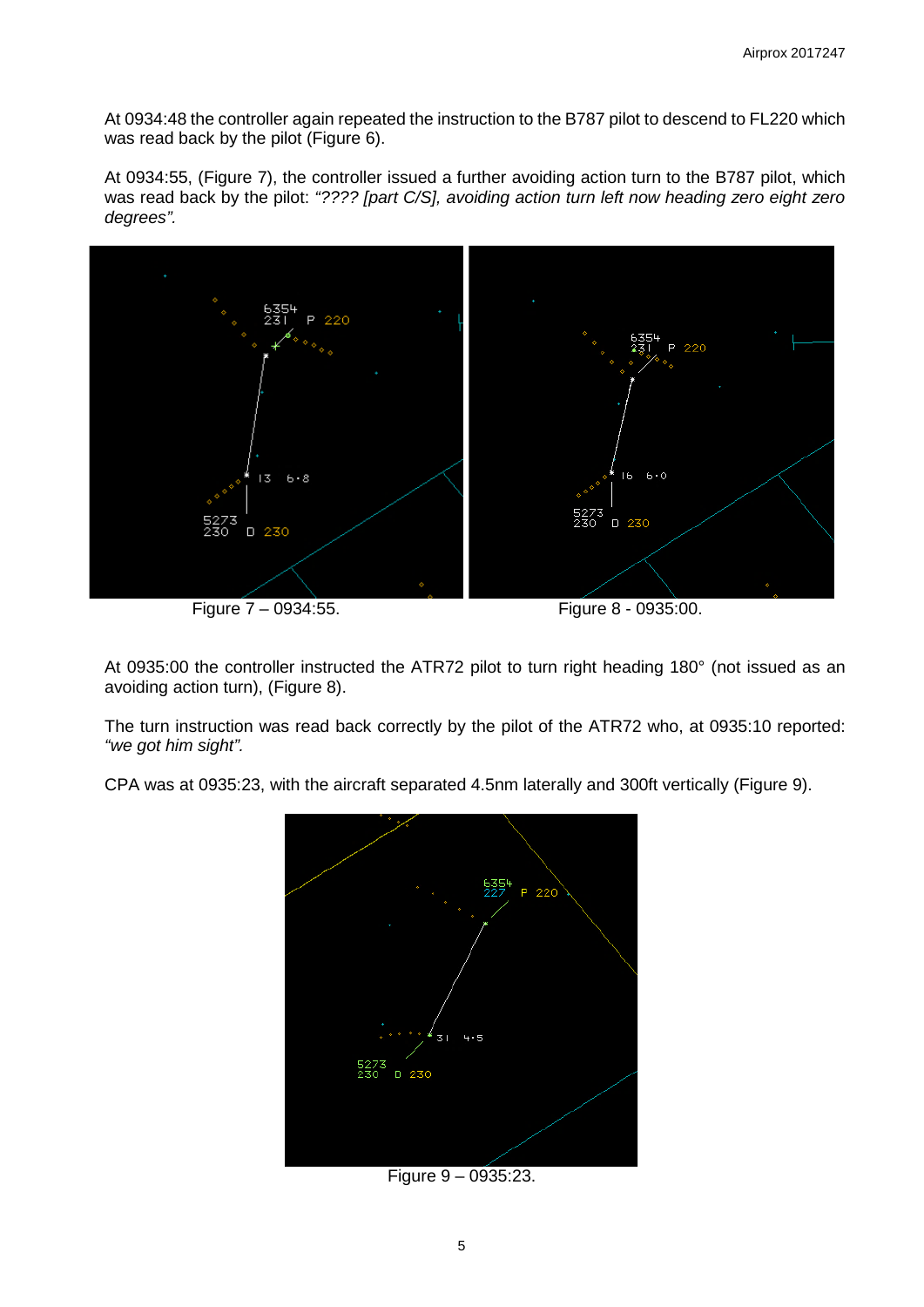The sector was reported as being operated in a bandbox configuration of 5 sectors combined. A controller had been undergoing training (U/T) in the Tactical position, supervised by an OJTI. The sector was supported by a third controller in the Planner position.

A number of aircraft, including the B787, required intervention by the U/T controller to facilitate climb against both crossing and opposite direction aircraft. The OJTI had commented that in his opinion, traffic levels were low to moderate, but that the U/T controller had started to fall behind, which increased the complexity of the situation. However, the OJTI was comfortable with allowing the U/T controller to continue, as it was "a good learning situation".

Two controllers had, in the meantime, arrived to take over both Tactical and Planner positions. The handover of the Tactical position was conducted by the U/T controller, but it was constantly interrupted by aircraft calls, and the incoming controller reported the whole process as "dis-jointed". The OJTI reported that, at the time, they had not realised that the handover was actually taking place, and that he had intended to take-over the R/T from the U/T controller, resolve the remaining "conflictions", with a view to then having the U/T controller hand over a less complex scenario to the incoming controller. However, they believed that the incoming controller had assimilated the "picture", and so they were comfortable to release the position to him when the incoming controller confirmed that he was ready to take over.

Controllers at this unit are trained to follow the mnemonic WEST when handing/taking over a position. (Weather, Equipment, Situation, Traffic). The incoming controller, who was very experienced, stated that the handover from the U/T controller had not followed this guidance, but believed that the U/T controller was keen for him to take over and that the U/T had fallen behind. When interviewed as part of the unit investigation, the incoming controller reported not being aware of the ATR72; it could not be determined if that was because it did not form part of the handover, or that the incoming controller had just not assimilated its presence.

After having taken over the position, the incoming controller immediately focussed on what he felt was the priority, which was a further climb for the B787 which had, in his opinion, unnecessarily been prevented from climbing earlier. In issuing the climb and heading instructions to the B787 pilot he had not taken into account the ATR72, the presence of which he had not assimilated. Prior to instructing the B787 pilot to climb, the controller did not check ("probe"), the validity of the instruction using the electronic  $IFACTS<sup>2</sup>$  $IFACTS<sup>2</sup>$  $IFACTS<sup>2</sup>$  system available to them. When he entered the climb instruction to FL230 into iFACTS, (immediately after issuing the instruction to the pilot), the conflict was highlighted and the controller was made aware of the presence of the ATR72. The controller then took immediate actions to resolve the confliction, initially issuing a heading of 125° to the B787.

The controller commented that it was not uncommon for controllers not to "probe" iFACTS prior to issuing instructions to aircraft when working this sector. LACC MATS Part 2 states:

*'The iFACTS tools are to be used, in conjunction with the radar display, for the detection of conflictions and assessment prior to issuing clearances. All data, including Tactical Data, must be input into the tools.*

*When entering Tactical Data electronically, the principal of "Enter As You Speak, Read as You Listen" should be applied to clearances issued by voice, in order to ensure the accuracy of data entry and pilot read back.'*

CAA ATSI understands that in the opinion of some controllers on this sector, the speed at which they are required to work to provide continuous climb for aircraft, ensuring they meet the specified levels for entering the next sector, and the subsequent manual intervention required to ensure separation against other aircraft, can be restricted by having to first enter the data into iFACTS.

 $\overline{\phantom{a}}$ 

<span id="page-5-0"></span><sup>2</sup> interim Future Area Control Tools Support.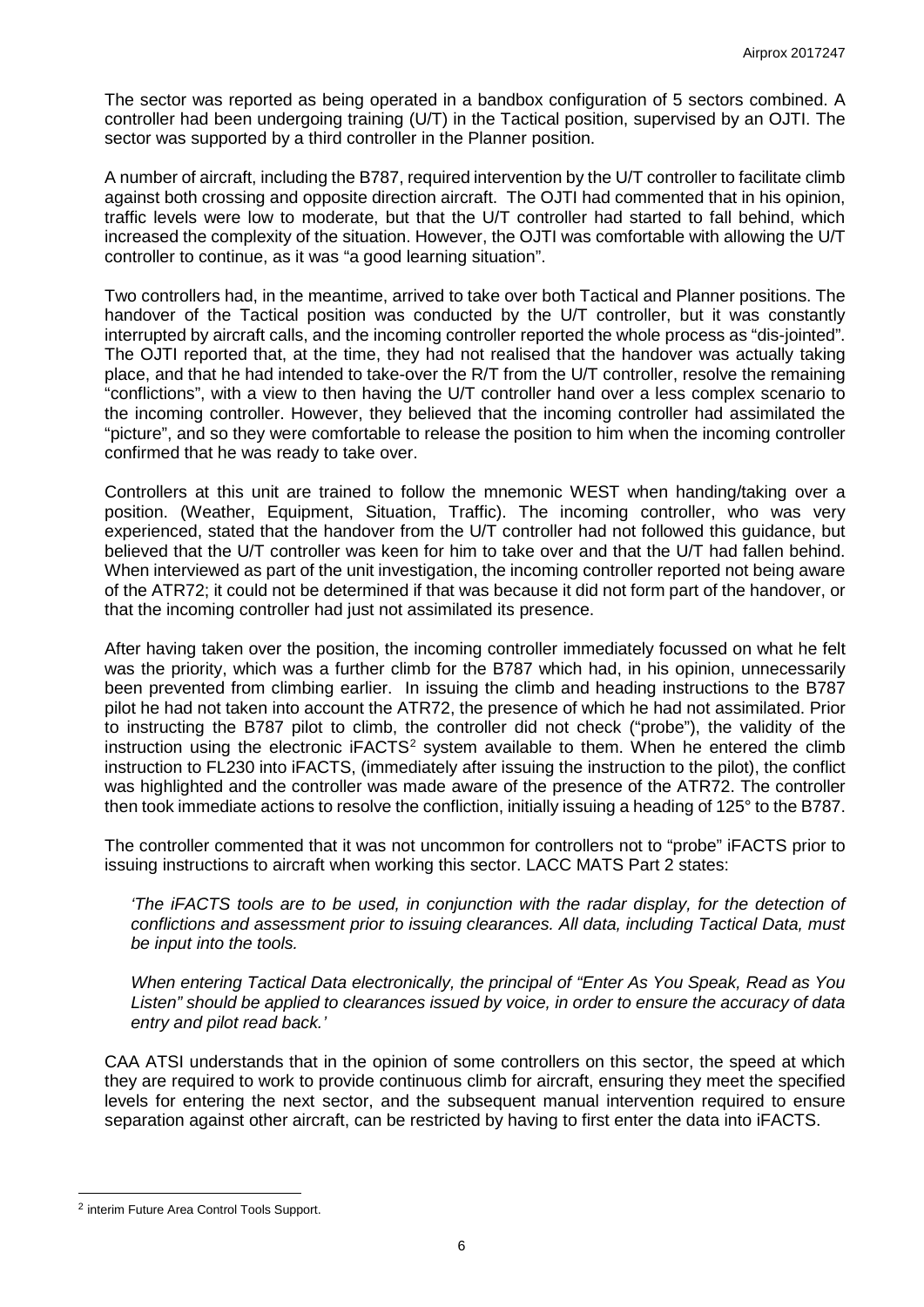The controller stated that he had not fully assimilated that the first aircraft was not only a B787, but that it was likely to be light due to the short duration of its flight. The initial course of action was a heading change to increase lateral separation. This was swiftly followed by a descent instruction back to the B787 pilot's previous cleared level of FL220, which was based on observing the aircraft's actual level at the time. He stated that, had he realised the potential performance capability of the aircraft, he would have continued its climb above the ATR72.

The first heading change issued by the controller to the B787 pilot after having identified the confliction was issued as a standard rate left turn of 15° from the original heading. The subsequent avoiding action turn was then a further left turn of 20°. The final heading change was issued as standard rate left-turn of 25°. The avoiding action turn issued to the B787 pilot did not include the instruction to make the turn "immediately", and at no time was Traffic Information on the ATR72 passed to the B787 pilot. The controller's R/T was both rushed and at times garbled, with the callsign of the B787 being clipped or abbreviated, requiring the controller to repeat the instructions on more than one occasion. In his report, the pilot of the B787 reported not having noticed the ATR72 on TCAS, until after having responded to the second heading change issued by the controller. Being occupied with actioning the controller's instructions, they did not monitor separation, but reported receiving neither a TCAS TA nor an RA.

The avoiding action turn issued to the ATR72 pilot was a right turn of 120° from the original heading. This was then followed by a further right turn of 20°, not issued as an avoiding action turn. Again, at no time did the controller include the instruction to make the turn "immediately", and at no time was Traffic Information on the B787 passed to the ATR72 pilot. Further, the controller started using the wrong callsign, or clipped the callsign of the ATR72 when issuing the avoiding action. However, the ATR72 pilot took the instructions as being theirs and acted upon them. The pilot of the ATR72 also reported not being aware of the B787 on TCAS until after having received their second heading instruction from the controller. They then acquired the B787 visually. They too reported receiving neither a TCAS TA nor an RA.

The OJTI was a very experienced controller who had qualified as an OJTI earlier in the year. The U/T controller was on their first assignment, however they had worked together in this capacity for over 7 months. The U/T controller was at Phase 8 of a ten-phase training plan and had previously worked as a valid controller elsewhere in the Centre.

Although both Tactical and Planner position handovers commenced almost simultaneously, it was reported that the Planner handover was completed approximately 5 minutes before that of the Tactical position.

The LACC MATS Part 2 advises controllers to:

*' …avoid a new Planner and Tactical taking-over at the same time on the same suite.'*

Any degree of support that might have been provided by the Planner to the Tactical controller, could be considered to have been reduced. Had the original Planner remained in position for a short period after the incoming Tactical controller had taken over the position, then the operational effectiveness of the position may have been better maintained.

CAP493 Manual of Air Traffic Services (MATS) Part 1 states:

*'On the occasions when controllers hand-over a busy and complex situation, they should remain available adjacent to the position for a short period following the hand-over. This will enable the accepting controller to seek immediate clarification of any points that may arise during this time.[3](#page-6-0) '*

 $\overline{\phantom{a}}$ 

<span id="page-6-0"></span><sup>3</sup> <sup>3</sup> Section 8: Chapter 1: Control Room Administration - Page 2.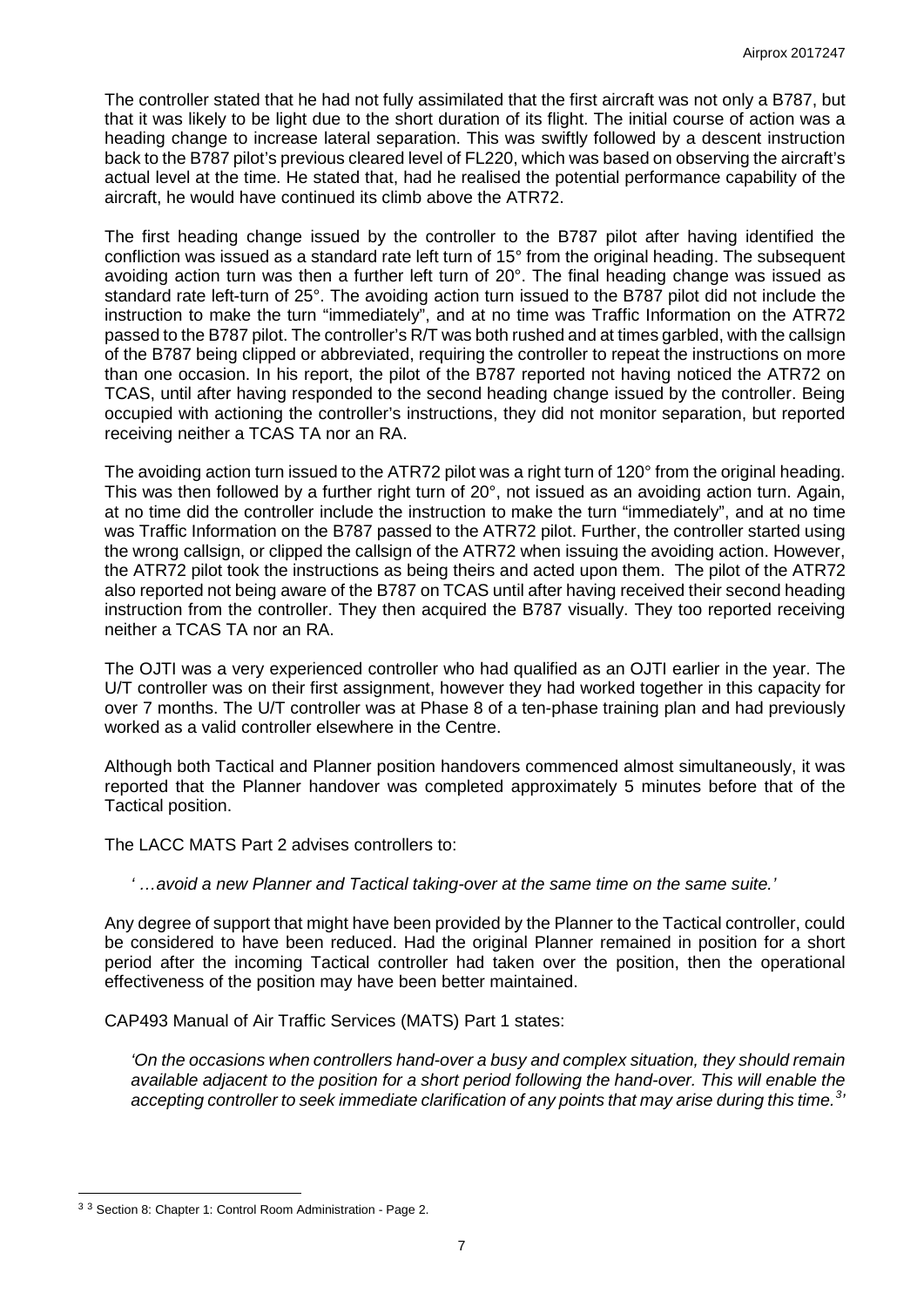This guidance is repeated in the LACC MATS Part 2. The OJTI who was responsible for the handover reported that he would normally comply with this, but wanted to find somewhere to debrief his U/T controller, and so did not remain available.

The following is a summary of the factors that were considered relevant:

When relying on lateral separation only, 5nm is required to be applied by the controller, however, this was eroded at 0935:15, as both aircraft were seen to commence their turns.

Following a rushed and incomplete handover/takeover of the position, the incoming Worthing controller issued a climb instruction to the B787 pilot which placed it into confliction with the ATR72, the presence of which they had not been aware of.

The handover by the U/T controller was not in accordance with the guidance in CAP493 and not overseen effectively by the OJTI, who was therefore unable to cross-check that all relevant information had been passed by the U/T controller.

The incoming controller did not use iFACTS to check for conflictions prior to issuing the climb instruction to the B787 pilot, contrary to LACC MATS Part 2.

Although the confliction was detected immediately upon entering the details into iFACTS, the subsequent deconfliction instructions were delivered in a rushed and non-standard manner, and were insufficient to prevent a loss of standard separation from occurring.

No reciprocal Traffic Information was passed to the pilots, reducing their situational awareness and the potential for them sighting the conflicting aircraft.

Simultaneous handovers of both Tactical and Planner positions reduced the effectiveness of any mutual support which could have been provided.

#### **UKAB Secretariat**

Notwithstanding that, in Class A airspace, ATC were required to separate the aircraft, the B787 and ATR72 pilots shared an equal responsibility for collision avoidance and not to operate in such proximity to other aircraft as to create a collision hazard<sup>[4](#page-7-0)</sup>. Because the incident geometry is considered as converging then the B787 pilot was required to give way to the ATR72<sup>[5](#page-7-1)</sup>. ATC issued avoiding instructions to both pilots.

#### **Summary**

An Airprox was reported when a B787 and an ATR72 flew into proximity at 0935hrs on Thursday 12<sup>th</sup> October 2017. Both pilots were operating under IFR in VMC and in receipt of a Radar Control Service from the London AC Worthing Sector.

#### **PART B: SUMMARY OF THE BOARD'S DISCUSSIONS**

Information available included reports from the two pilots, the controllers concerned, area radar and RTF recordings and reports from the appropriate ATC and operating authorities.

The Board first noted that both pilots were under the control of the same AC Sector controller, and that the Airprox had occurred just after a handover of the sector from a trainee. At the time the sector was being operated in a bandboxed configuration of 4 sectors combined, and some members wondered whether this arrangement was appropriate for a controller under training. A civil controller member with experience of the AC operation commented that this was not an unusual occurrence for the sector and,

l

<span id="page-7-0"></span><sup>4</sup> SERA.3205 Proximity.

<span id="page-7-1"></span><sup>5</sup> SERA.3210 Right-of-way (c)(2) Converging.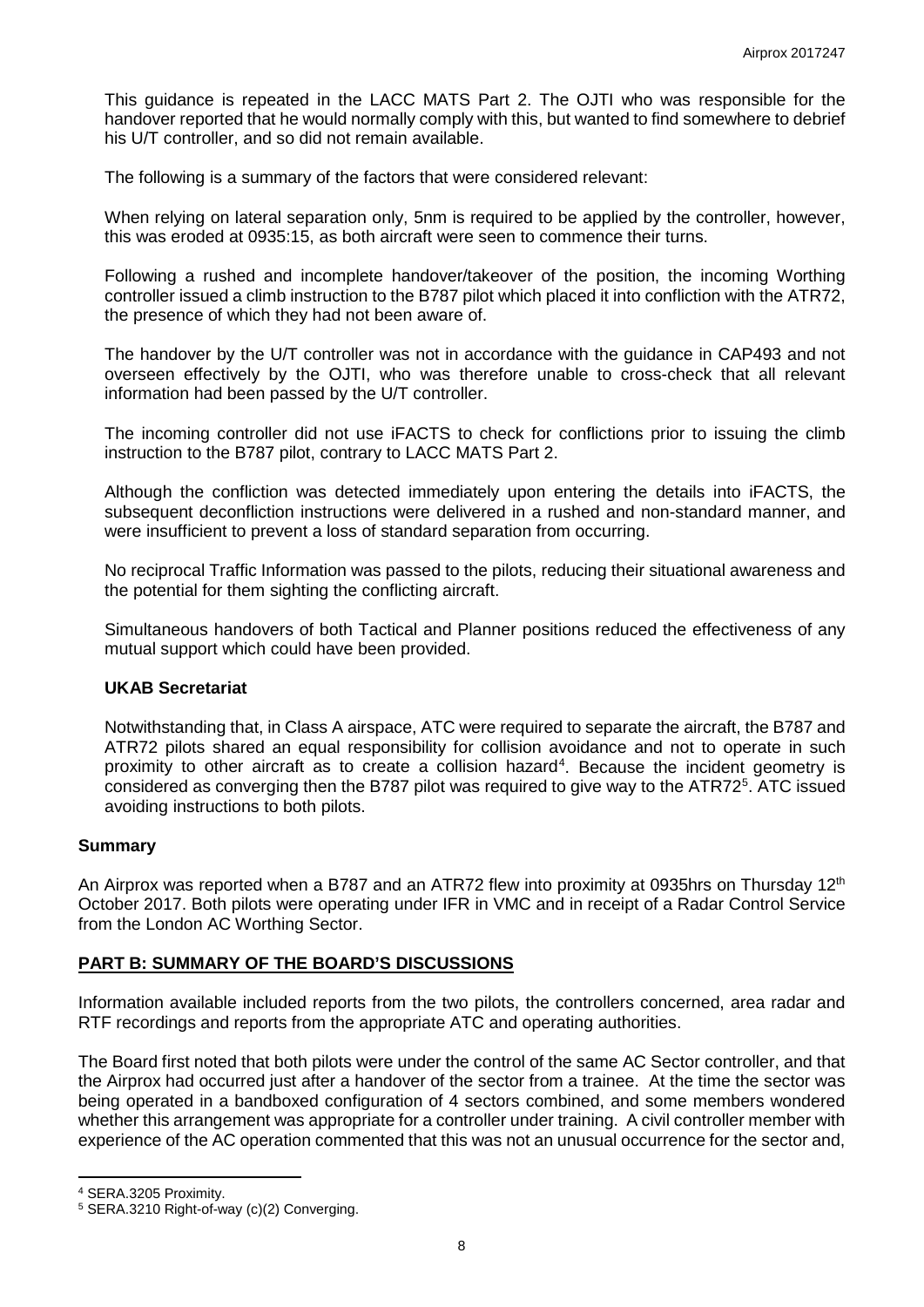although the trainee had reportedly been struggling to keep up with the traffic situation, all the clearances issued by them prior to handover had been safe with no potential for a loss of separation (although some aircraft had been kept lower than ideal), and the OJTI had reported that, in his opinion, the traffic levels were low to moderate.

Members felt that the nub of the issue was whether the oncoming controller had received an appropriate handover, and whether he had assimilated the information about the ATR72. They noted that, although the London Area Control Centre (LACC) Manual of Air Traffic Services (MATS) Part 2 states handing over the Planner and Tactical positions at the same time should be avoided, the two controllers had arrived at the same time and they wondered whether this may have subsequently reduced the effectiveness of the on-coming Planner in assisting the on-coming Tactical controller. Furthermore, members noted that the OJTI had reported that he had not initially realised that the handover was actually taking place and was, therefore, not able to cross-check that all the relevant information had been passed to the on-coming controller. Nevertheless, because the on-coming controller agreed to take over the position the OJTI assumed that he was fully aware of the traffic situation. However, contrary to LACC procedures, the OJTI did not remain adjacent to the sector for a short period following the handover to assist the on-coming controller if required. As a result, the Board noted that the oncoming controller was not only operating with a new Planner, but also without any possible assistance from the off-going OJTI after the handover.

The on-coming Tactical controller reported that he concluded during the handover that there were a number of issues that would need to be sorted out straight away after he took over the position. Consequently, he was keen to take over as soon as possible and, in a frank and honest report, agreed with hindsight, that he had not taken a fully comprehensive handover and had not been fully aware of the relative positions and levels of all the aircraft in the sector. The Board decided that this was a contributory factor to the Airprox in that the oncoming Tactical controller took control of the sector without fully assimilating the traffic situation. The on-coming controller's first call was from a pilot, who had been held down below crossing traffic, requesting to climb. He initially focussed on resolving this situation and then cleared the B787 pilot to climb from FL220 to FL250, through the level of the ATR72 at FL230 on a conflicting track which he had not assimilated and could not recall if he had been informed about during the handover.

The Board noted that prior to issuing a climb clearance to the B787 pilot he should, in accordance with LACC procedures, have probed the validity of the instruction using the electronic interim Future Area Control Tools Support (iFACTS). When iFACTS was probed after the controller had issued the amended climb clearance to the B787 pilot, the conflict with the ATR72 was highlighted and the controller's first reaction was to issue a turn to the B787 pilot, which was followed by instructing him to descend back to FL220. This instruction was repeated because the pilot did not respond. The controller reported that if he had been aware of the short nature of the B787's flight, and therefore its potential high climb-rate, he would have continued its climb and would, he thought, have been able to maintain separation from the ATR72. The ATC member agreed with this assessment and he also opined that the safest course of action would probably have been to do nothing and let the B787 continue to climb to FL250, quickly through the ATR72's level. Nevertheless, having instructed the B787 pilot to return to FL220, an avoiding action turn was then issued to both the B787 and ATR72's pilots. Because these headings were not resolving the confliction, further turns were then given but no Traffic Information was passed to either pilot.

The Board then turned its attention to the cause and the risk of the Airprox. The Board quickly and unanimously agreed that the Airprox had occurred because the on-coming Tactical controller had cleared the B787 into conflict with the ATR72, with a contributory factor being that he had not fully assimilated the traffic situation during the handover of the sector. As to the risk, although standard separation had been technically lost, members noted that the separation at CPA was 300ft vertical and 4.5nm horizontal (where 5nm was required). Neither pilot had received a TCAS TA/RA, and the ATR72 pilot had become visual with the B787 during the incident. Therefore, although it was acknowledged that the need for avoiding action and subsequent loss of separation could not be considered as normal operating procedures, there had been no risk of collision and the incident was accordingly assessed as risk Category C.